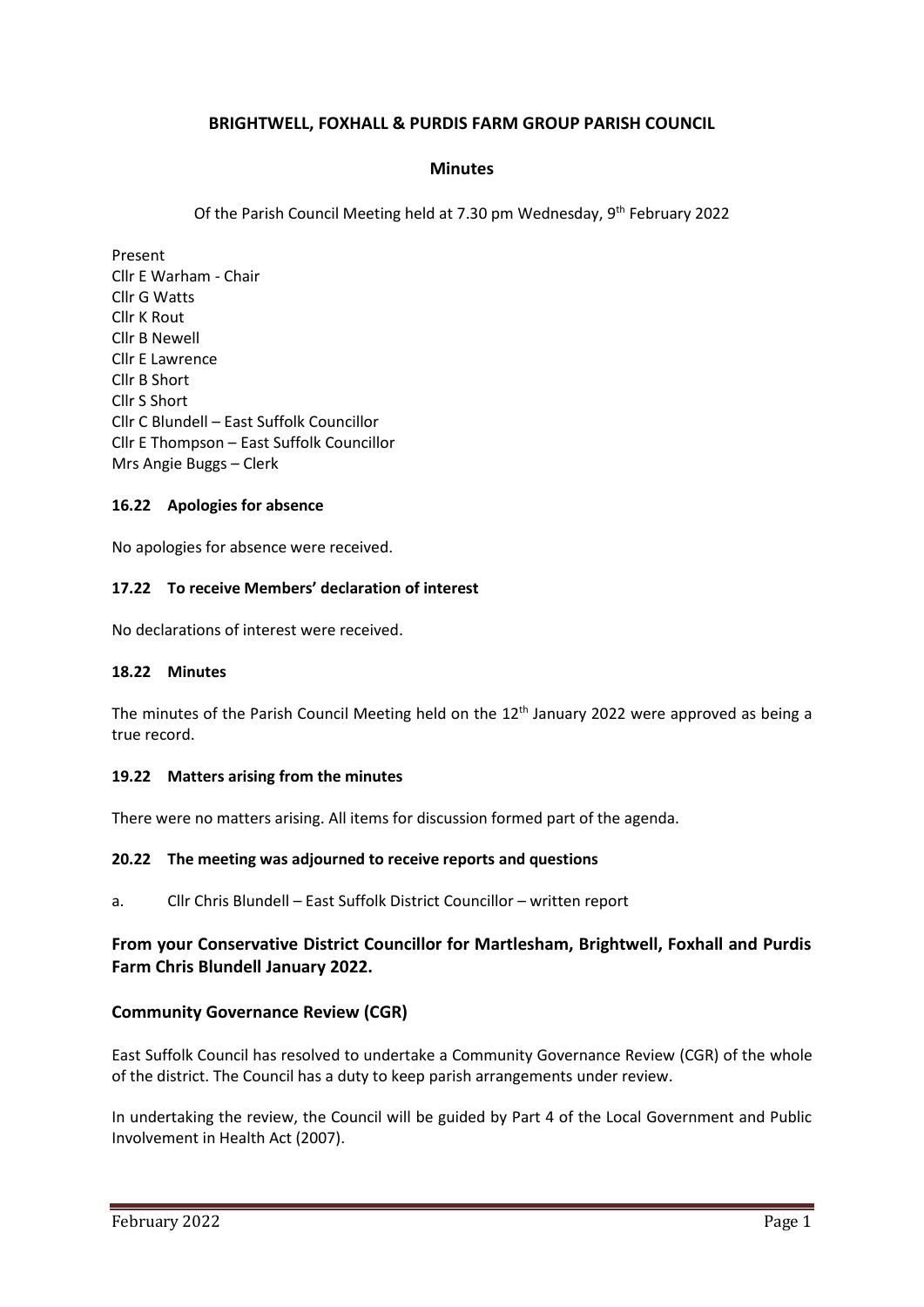Section 81 of the 2007 Act requires the Council to publish its Terms of Reference for the Review which clearly set out the focus of the review.

### What is a CGR?

A CGR is a legal process whereby Principal Authorities (East Suffolk Council) can consider the following:

- Creating, merging, altering or abolishing parishes,
- The naming of parishes and the style for any new parishes,
- The electoral arrangements for parishes, i.e., the ordinary year of election, council size, the number of councillors to be elected and parish warding,
- Grouping of parishes under a common parish council or de-grouping parishes.

The CGR must reflect the identities and interests of communities and should take into account the impact of community governance arrangements on cohesion and the size, population and boundaries of a local community or parish.

Government guidance states that it is good practice to conduct a full CGR at least every 10 to 15 years and keep the area under review in the meantime.

# **Local Government Boundary Commission for England (LGBCE)**

Consent will be required by the LGBCE to implement any proposed changes recommended by this CGR. This is because the District and County Council electoral reviews were carried out less than five years ago and CGRs cannot be used as a vehicle to undermine the changes resulting from an electoral review.

# **Who will Undertake the Review?**

As the principal authority, East Suffolk Council is responsible for undertaking CGRs within its area. The Council will approve the final recommendations before a Community Governance Order (CGO) is made.

# **Consultation**

The Council will consult widely on the review including but not limited to:

- Local government electors / East Suffolk Council residents.
- Parish Councils / Parish meetings.
- District and County Councillors.
- Members of Parliament.

Information about each stage of the review will be published on the Council's Website and available for inspection at East Suffolk House, Station Road, Melton. IP12 1RT

### **Timeline of the Review**

Legislation states that a CGR must be completed within a 12-month period.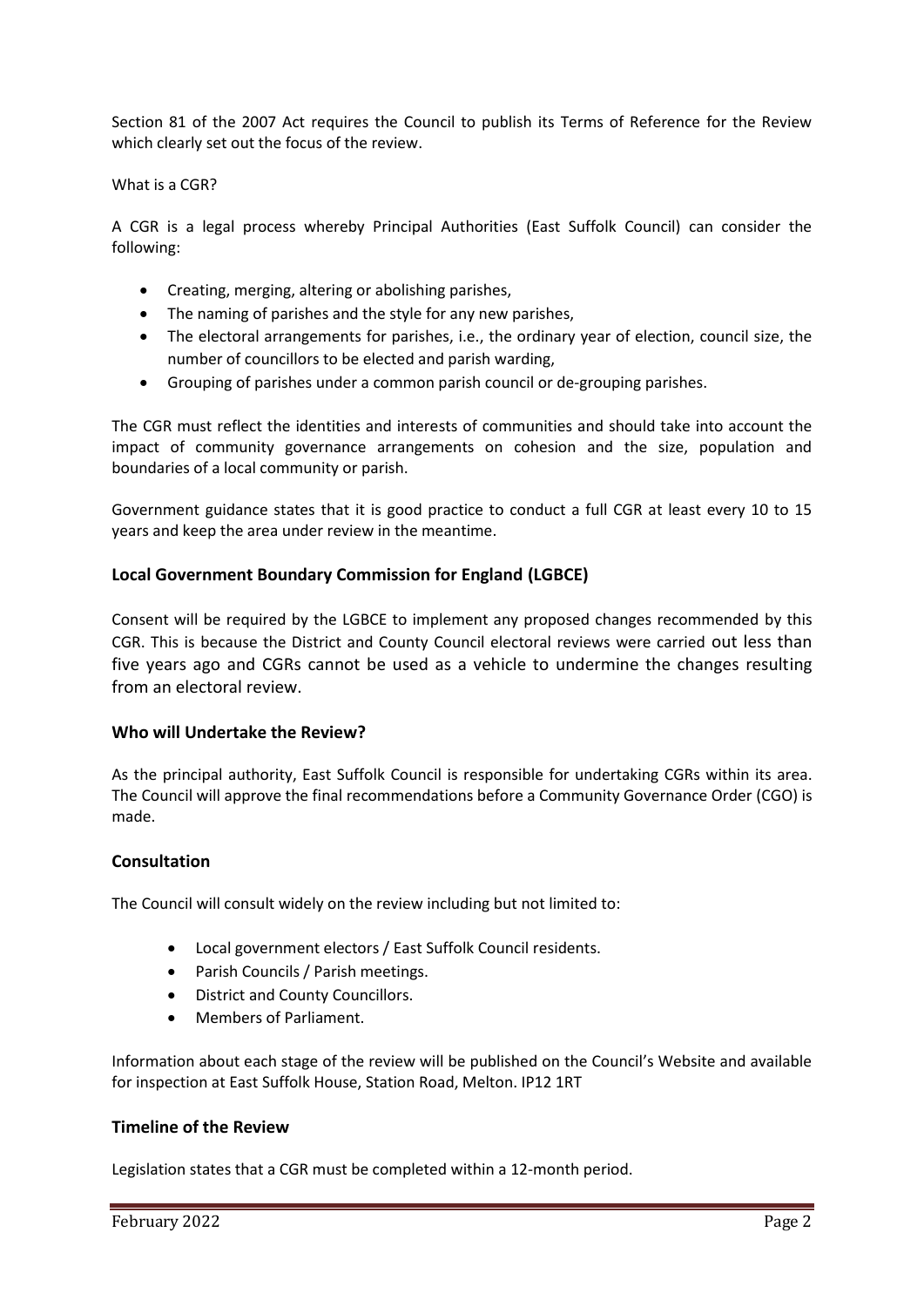| <b>Stage</b>            | <b>Action</b>               | <b>Dates</b> |
|-------------------------|-----------------------------|--------------|
| Start                   | Terms of Reference          | 26 Jan 2022  |
|                         | approved by Council         |              |
| 1                       | Consultation                | Feb-April    |
| $\overline{\mathbf{c}}$ | <b>Consider submissions</b> | April-May    |
| 3                       | Draft                       | May (TBC)    |
|                         | Recommendations             |              |
| 4                       | draft<br>Consult<br>on      | May-Sept     |
|                         | recommendations             |              |
| 5                       | Final recommendations       | Sept. 2022   |
|                         | to ESC                      | (TBC)        |
| 6                       | Re-organisation Order       | October      |
|                         | made                        | 2022 (TBC)   |

### **Scope of the Review**

The Review includes all aspects of community governance arrangements of existing parishes, including:

- To consider the name of existing parishes/parish councils.
- To consider the boundaries of existing parishes and whether existing parishes should be split or amalgamated to constitute new parishes.
- To consider whether any new or existing parish council should be divided into wards, including the number and boundaries of any such wards, the number of councillors to be elected for any such ward and the name of any ward.

### **Considerations**

Legislation requires that the Council must ensure that the community governance within the area:

- reflects the identities and interests of the communities in the area,
- is effective and convenient and takes into account any other arrangements for the purpose of community representation or engagement in the area.

In considering proposals for change, the Council will take the following into account:

- Parish Status (Council or Meeting),
- Parish boundaries,
- Council size,
- Grouping of Parishes.

# **Ordinary year of election**

As the District Council is elected every four years on an 'all out' basis it is proposed to keep the ordinary year of elections for parish councils on the same date.

The dead-line for submission is  $1<sup>st</sup>$  April 2022.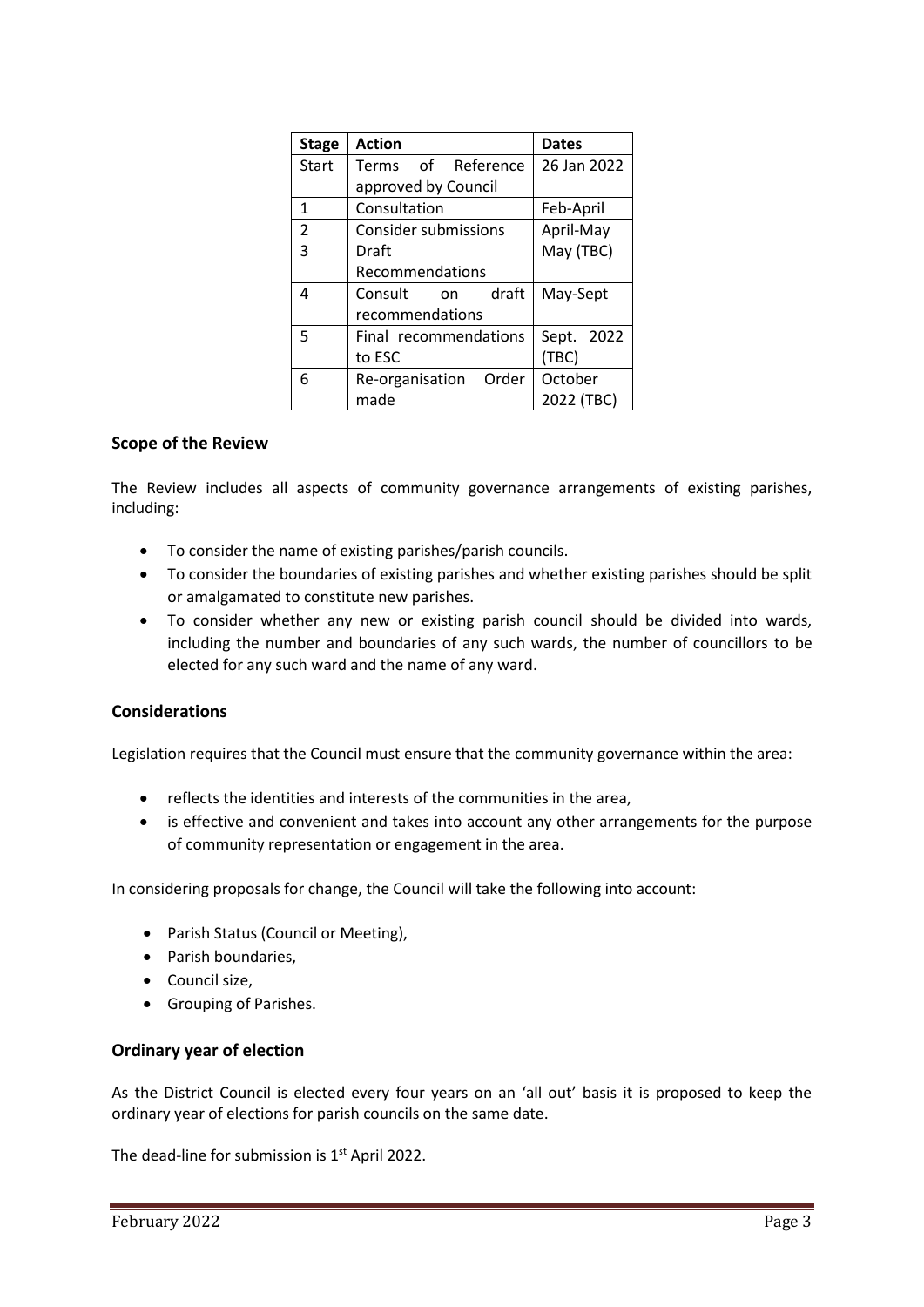All the forgoing is an extract of the 'terms of reference' for the CGR. Further information can be obtained from the Council offices at: East Suffolk House, Station Road, Melton, Woodbridge. IP12 1RT.

*If you wish to have further information on any of the foregoing topics or any other district council matters, please contact me by email at [chris.blundell@eastsuffolk.gov.uk.](mailto:chris.blundell@eastsuffolk.gov.uk) Otherwise by phone on 01473 622716.*

The Chairman thanked Chris for his comprehensive and informative precise of the Annual Governance Review process. The Clerk was requested to upload a copy of the report on to the Parish Council's website. **Action: Clerk**

b. Cllr Ed Thompson – East Suffolk Councillor – verbal report

Cllr E Thompson gave a verbal report and as part of that report he offered to support the Parish Council by funding another vehicle activated sign for the parish. Cllr E Thompson said that he would fund £4,000.00 out of his Enabling Budget for 2021/2022. On behalf of the Parish Council the Chairman Cllr E Warham thanked Cllr Thompson for his generous offer. **Action: Clerk**

Cllr E Thompson said that there is funding available to support Parishes who would like to organise events for the Queen's Platinum Jubilee.

- c. Cllr Patti Mulcahy Suffolk County Council no report.
- d. To receive questions from members of the public no members of the public were present.

# **To reconvene the meeting**

# **21.22 Planning**

a. Proposed development of Orwell Crossing Logistics Park

Cllr G Watts reported that there had been no further developments with regard to Orwell Crossing.

b. General

DC/21/2391/FUL Land off Ipswich Road Brightwell -Change of use of land for siting of 31 no. static units and 12 touring pitches and ancillary facilities – re submission DC/20/5102/FUL – No further updates.

DC/21/0903/FUL The Hollies Straight Road Foxhall – Utilise the existing land formerly known as The Hollies Sports Centre and Social Club as home pitch locations for both youth and adult football. Creation of new vehicular access, parking and associated facilities – No further updates. Clerk to contact ESC Planning to ask the latest position. **Action: Clerk**

DC/22/0083/FUL 69 Bucklesham Road Purdis Farm – Erect new higher (8ft) fence to West side of the property besides public walkway.

Following discussion, it was decided to object to this application as councillors consider that the total height of the fence (8 ft) is excessive.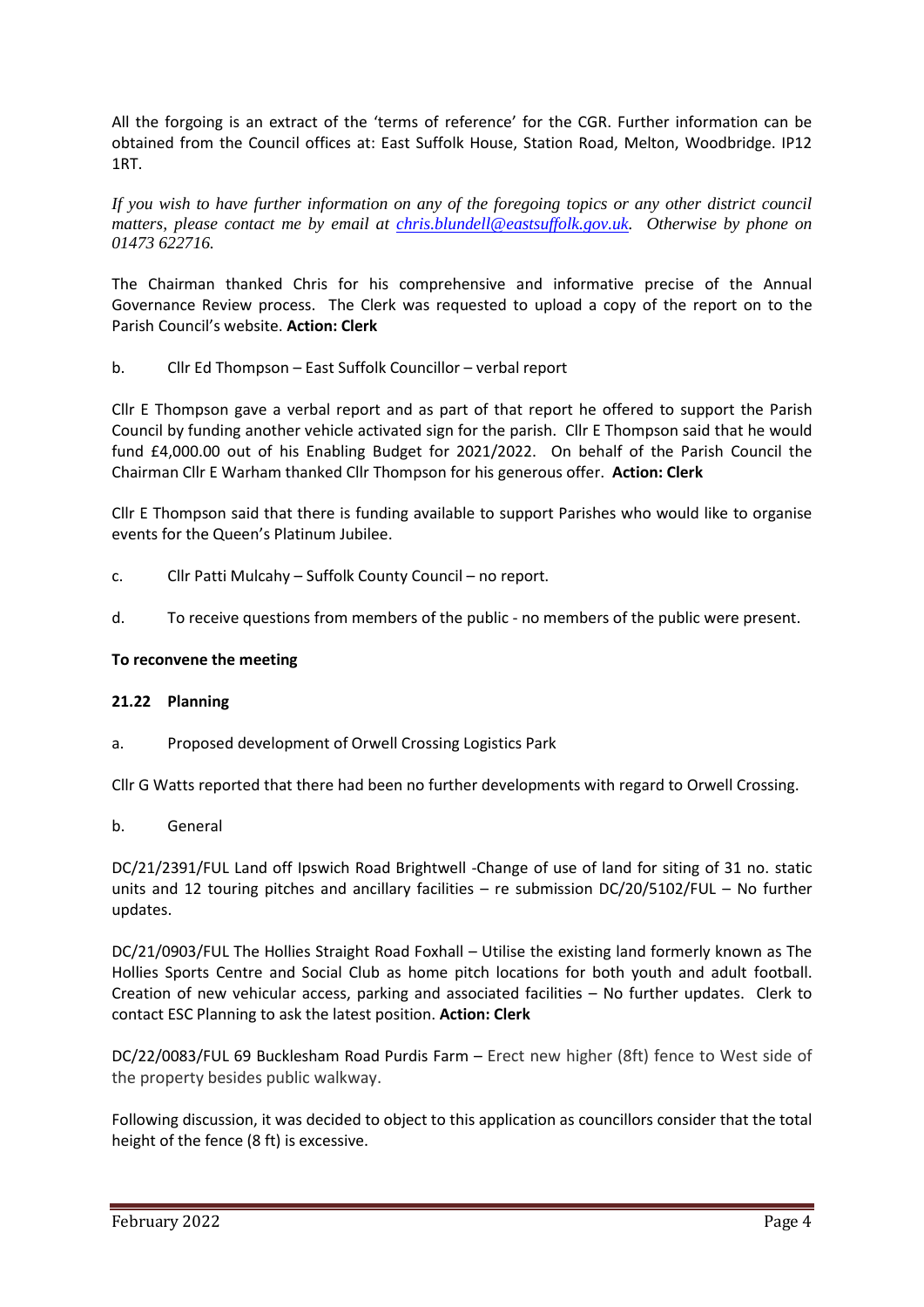DC/21/5614/OUT Backlands Purdis Farm Lane Purdis Farm – Proposed new dwelling with associated outbuildings

Cllr G Watts reported that the Parish Council did not object to this application however there have now been three objections from the neighbours.

DC/21/5746/FUL Foxcroft Felixstowe Road Foxhall – First floor side extension, new access gates and wall.

The Parish Council did not object to this application. However, Suffolk County Council Highways have lodged an objection stating that the proposed location of the gates it not satisfactory as they should be set back a minimum of 5 metres from the edge of the highway to prevent cars from waiting and causing congestion in the road and/or blocking the pedestrian sidewalk.

DC/21/3546/FUL The site is located to the North of Trinity Park, to the North of Bucklesham Road… - Change of use to facilitate four croquet lawns with clubhouse, maintenance shed, car parking and water tank. Parking will be on site…

This application has been approved by ESC Planning.

DC/21/3805/FUL Foxhall Hall Hall Road Foxhall – Change of use and partial rebuilding of some of the former agricultural buildings as a new Orthodontics surgery with associate facilities.

This application was referred to committee, but the committee decided to delegate it to the Planning Officer. This application has been approved by ESC Planning.

# **22.22 Straight Road Improvements**

The Clerk reported that she had not received any reply to her email to David Chenery Suffolk County Council Safety and Speed Management Engineer. Clerk to contact David Chenery again. **Action: Clerk**

### **23.22 To discuss VAS sign reports**

Cllr E Lawrence reported that the VAS signs are currently situated on Bucklesham Road but will be moved to Brightwell when monitoring in Bucklesham Road has been completed. Cllr B Newell stated that she believed Brightwell to be a critical case and believed there was enough evidence to request a police speed check. **Action: Clerk**

# **24.22 To discuss Murrills Park Purdis Farm**

The Clerk reported that Andy Joliffe had arranged a Teams Meeting at 10.00 am on Monday,  $14<sup>th</sup>$ February 2022 to feedback to the Parish Council the details of the proposed project. It was agreed to send details to all councillors. **Action: Clerk**

# **25.22 To discuss the Community Governance Review**

Cllr G Watts requested that the summary which Cllr Chris Blundell had provided on the Community Governance Review be posted on the Parish Council's website to make residents aware. Cllr G Watts proposed that the Parish Council discuss the review in detail at the March 2022 meeting. The Clerk reported that currently the Parish Council has 7 councillors Purdis Farm, 1 Brightwell and 5 Foxhall.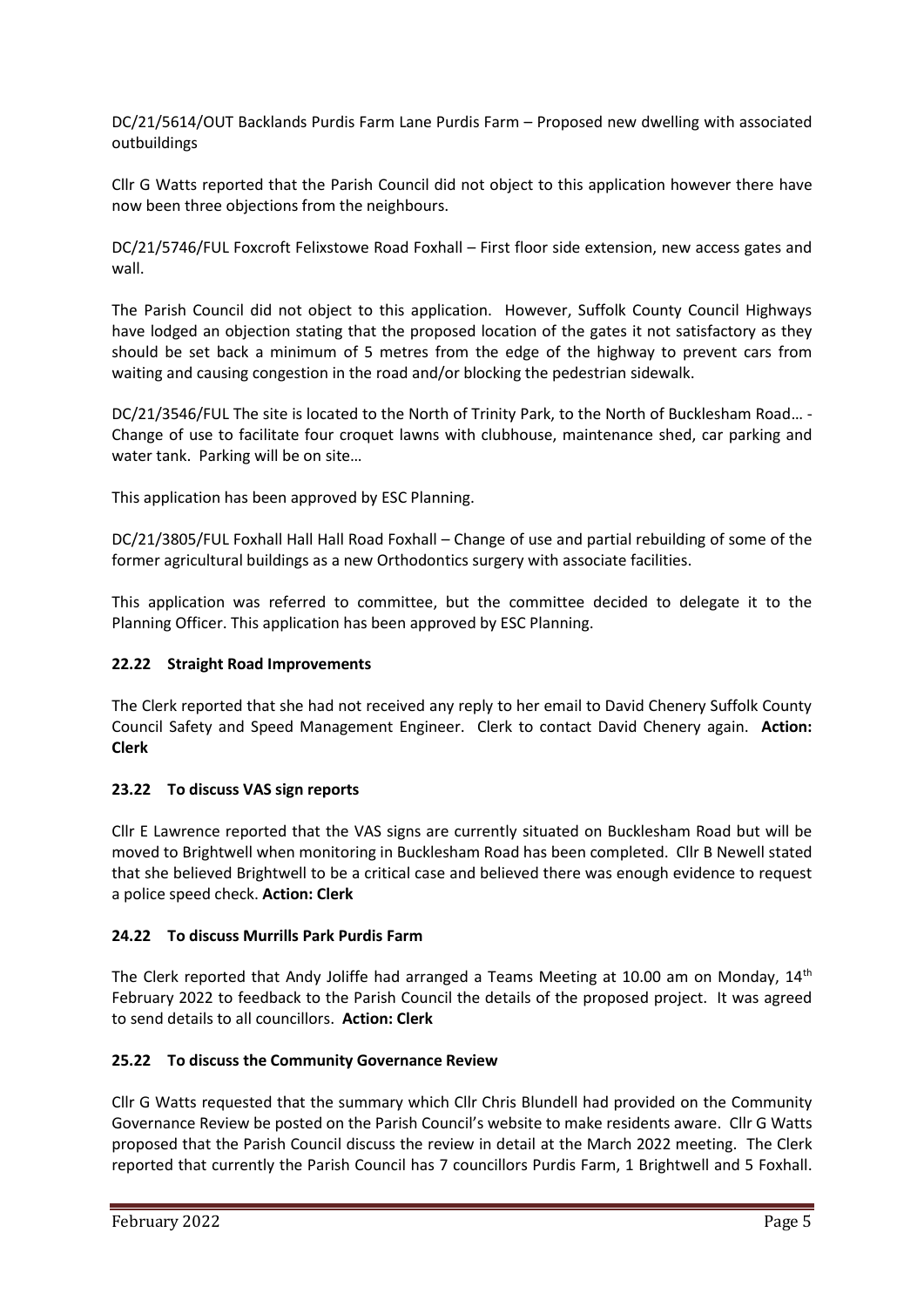Discussion took place regarding the possibility to request to reduce councillor numbers by 1 making a total 12 instead of 13. **Action: Clerk**

### **26.22 To discuss producing a parish newsletter**

Cllr K Rout stated he had recently read the Martlesham Heath Parish Council newsletter which he believed was helpful. Cllr G Watts said that there are currently several articles which would be of interest to residents; Murrills Park, Road Safety Forum, VAS cameras, recruitment of councillors and the Community Governance Review. It was suggested that the Parish Council should produce a newsletter 2 or 3 times a year. It was suggested that it would be helpful to approach local companies to advertise in a newsletter. It was agreed that this item should be deferred until the next meeting. **Action: Clerk**

### **27.22 Report on the Road Safety Forum Meeting**

Cllr B Short reported that at the Road Safety Forum Meeting to be held on the  $17<sup>th</sup>$  February 2022 members would be discussing the structure of future meetings. **Action: Cllrs B and S Short**

### **28.22 To approve Standing Orders, Financial Regulations, Asset Register, Risk Assessment and Internal Audit**

The Clerk explained the Standing Orders, Financial Regulations, Asset Register, Risk Assessment and Internal Audit need to be reviewed and adopted annually. All documents had previously been circulated to councillors. Cllr E Warham proposed that the Financial Regulations, Risk Assessment and Internal Audit were accepted and approved, seconded Cllr B Short – all in favour.

It was agreed that the Asset Register be deferred until the next meeting to enable the street furniture to be counted for accuracy. **Action: Clerk / Cllr E Lawrence / Cllr B Short / Cllr B Newell.**

Councillors agreed to defer the acceptance of the Standing Orders until next meeting to enable councillors to further discuss an amendment to the time limit allowable for members of the public to speak:

*e. The period of time shall not exceed 20 minutes.* 

*f. Subject to Standing Order 1e above, each member of the public is entitled to speak once only in respect of business itemised on the agenda and shall not speak for more than 5 minutes.* 

*g. In accordance with Standing Order 1d above, a question asked by a member of the public during a public participation session at a meeting shall not require a response or debate.*

### **Action: Clerk / All councillors**

# **29.22 Clerk's Report February 2022**

### Police Attendance

The police have agreed to send a police officer to our Annual Parish Meeting on Tuesday, 18<sup>th</sup> May 2022.

### Murrills Park Design Summary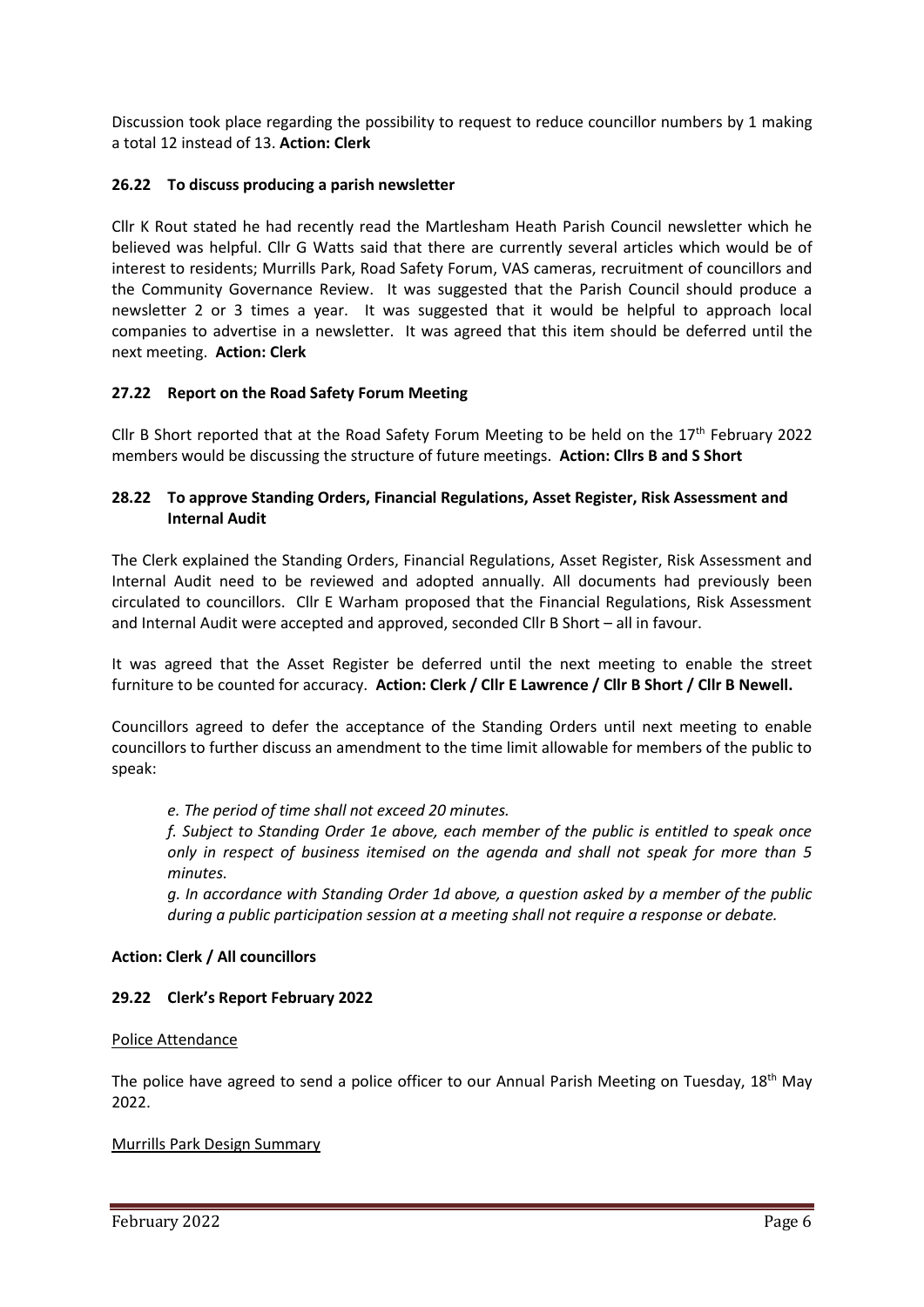Andy Jolliffe has arranged an on-line meeting with myself and Cllr Eddie Lawrence to put forward the Murrills Park Design Summary.

### Queen's Platinum Jubilee

Trinity Park will not be holding an event(s) to mark the Queen's Platinum Jubilee but will be holding a concert in September 2022.

### Andy Jolliffe Road Safety Forum

It was nice to see Cllrs Sheila and Bernard Short attend our Road Safety Forum meeting. It is hoping that we will continue to have their representation at future Road Safety meetings, the next being on 17th Feb.

The Community Partnership had indeed supported the purchase of Speed Indicator Devices/VAS. In November/December 2021 I wrote to all the Clerks in the Community Partnership area to encourage consideration of funding bids for the Partnership to consider. We received interest from Purdis Farm about more permanent road signage for one junction in particular. Purdis Farm weren't the only Parish to ask for such assistance as signage was considered an issue by several parishes. After discussion with the Chair it was decided that it wouldn't be appropriate to fund permanent road signage because it is the responsibility of Suffolk Highways to provide such materials based on an assessment of need. The Partnership wouldn't be able to meet all the requests made either. This was the only response I received to the request for potential funding bids.

The budget for 21/22 has now been fully allocated and it is anticipated that the Partnerships priorities may change as of April this year. This is of course to be confirmed and decided by members of the Partnership itself.

It's positive to know (and see) the cameras you've already purchased. I would suggest in terms of other funding options there are a couple to consider. I would recommend speaking with Councillors Thompson and Blundell about their remaining Enabling Communities Budgets for this year. At the time of writing, both have unallocated funds for this financial year (details are publicly available on our website). It would be a matter of making a proposal to them with the grant amount and it being signed off by either Councillor. If you need any help with completing the form please let me know and I can support. [Enabling Communities Budgets » East Suffolk Council](https://www.eastsuffolk.gov.uk/community/community-grants-and-funding/enabling-communities-budgets/)

### Brightwell Notice Board

The new notice board has arrived and Cllr Kevin Rout has picked it up so it can be placed in position.

### Oak Trees

The Parish Council has been notified of the arrival of the Oak Trees. I have passed this information on to Cllr Kevin Rout.

### **30.22 Finance**

**Income** None **Expenditure** A J Buggs Salary and Expenses January 2022 **EXPENSION CONSUMING A SAMPLE 2018**.